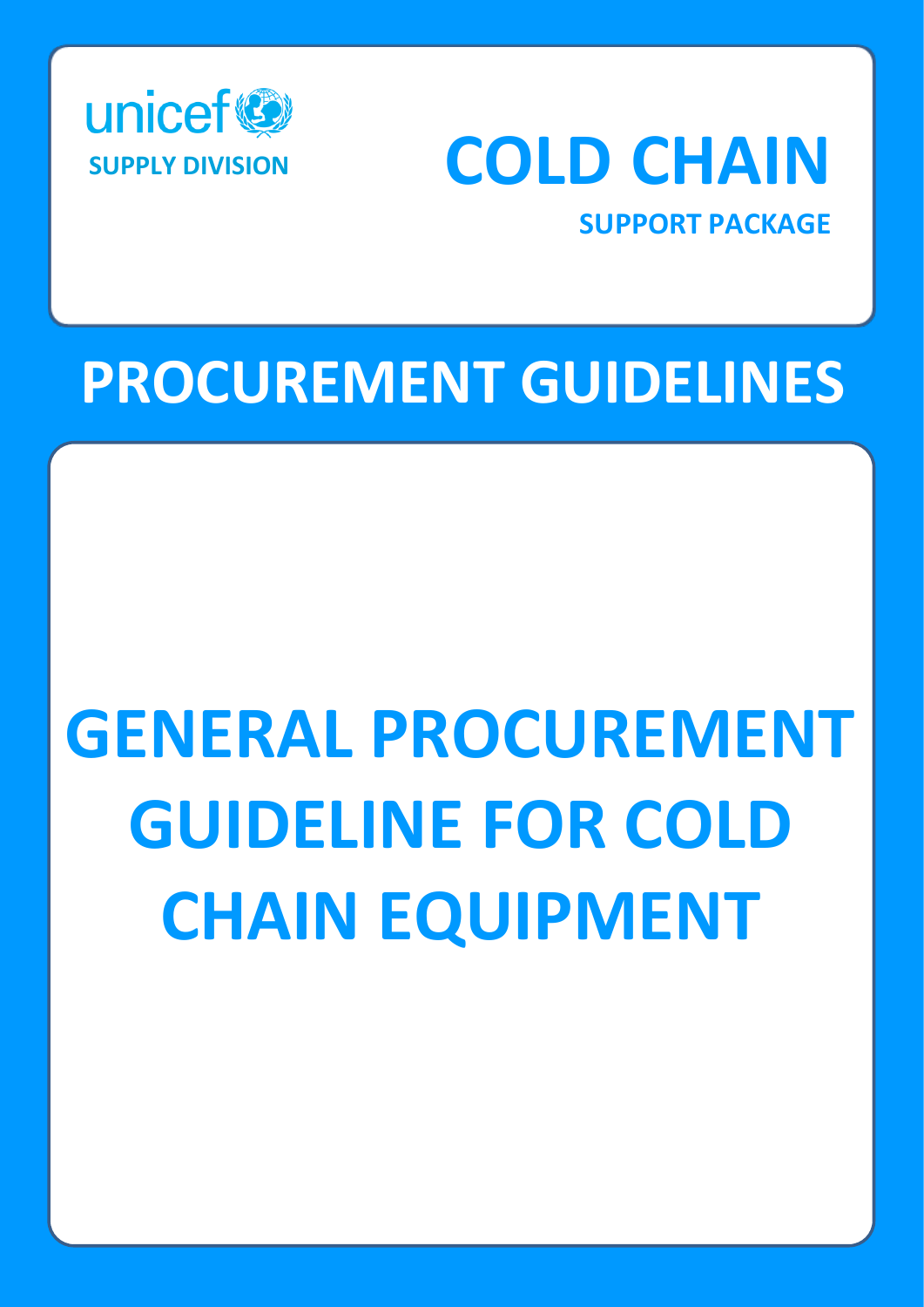### **General Procurement Guideline for Cold Chain Equipment**

Key information for UNICEF staff and partners, ensuring the effective and efficient procurement of Cold Chain equipment.

This module gives general guidance to the procurement of Cold Chain Equipment.

> Always make sure that you have the latest version of this document by checking the [CCSP website.](http://www.unicef.org/supply/index_68367.html)

Document Update: October 23, 2020

Suggestions and feedback: sd.coldchain@unicef.org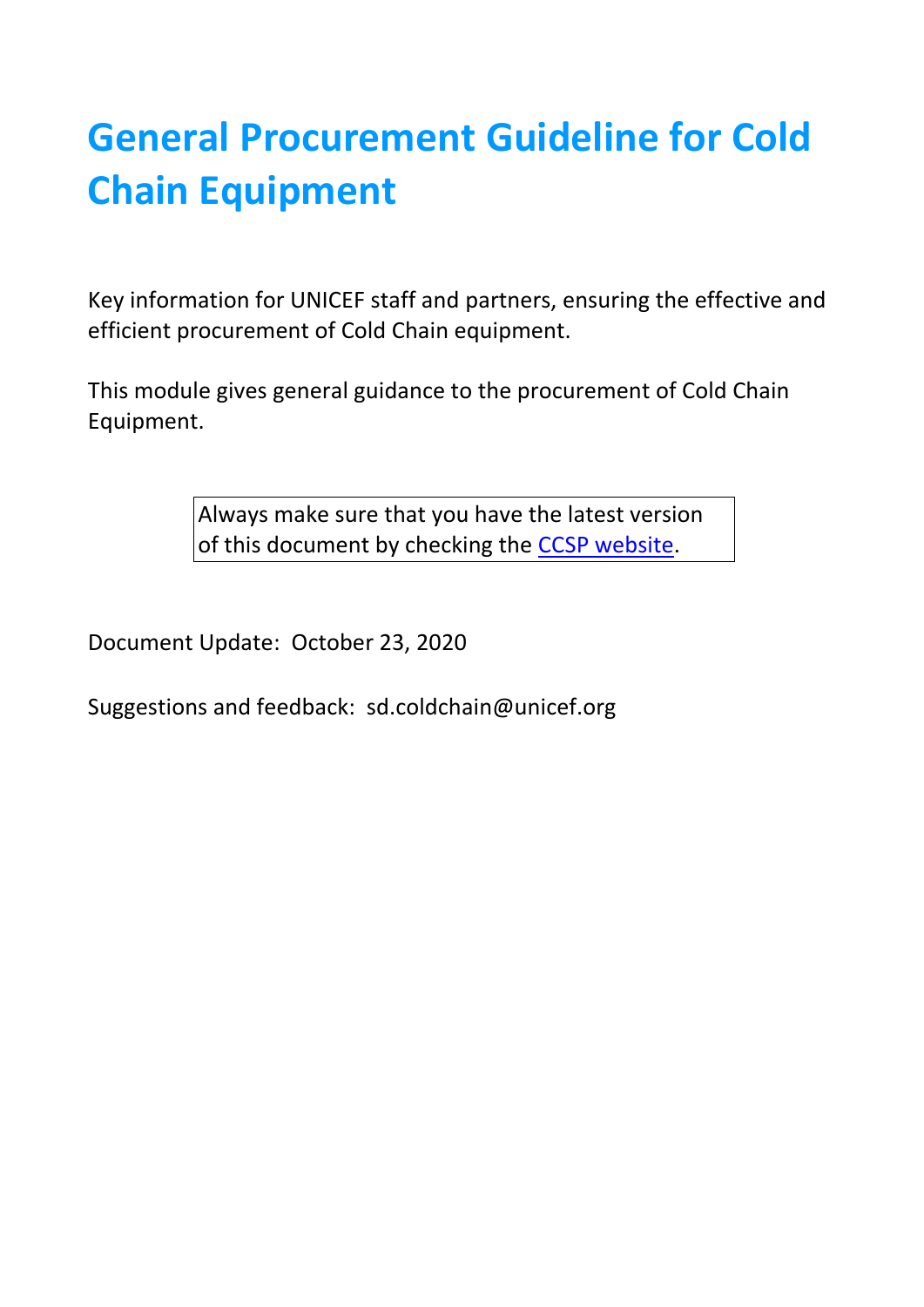#### Contents

| 1              |            |  |  |  |  |  |
|----------------|------------|--|--|--|--|--|
| $\overline{2}$ |            |  |  |  |  |  |
| 3              |            |  |  |  |  |  |
| 4              |            |  |  |  |  |  |
|                | 4.1<br>4.2 |  |  |  |  |  |
| 5              |            |  |  |  |  |  |
|                | 5.1<br>5.2 |  |  |  |  |  |
| 6              |            |  |  |  |  |  |
| 7              |            |  |  |  |  |  |
| 8              |            |  |  |  |  |  |
| 9              |            |  |  |  |  |  |
|                | 10         |  |  |  |  |  |
| 11             |            |  |  |  |  |  |
|                | 12         |  |  |  |  |  |
|                | 13         |  |  |  |  |  |
|                | 14         |  |  |  |  |  |
|                | 15         |  |  |  |  |  |
|                | 16         |  |  |  |  |  |
|                |            |  |  |  |  |  |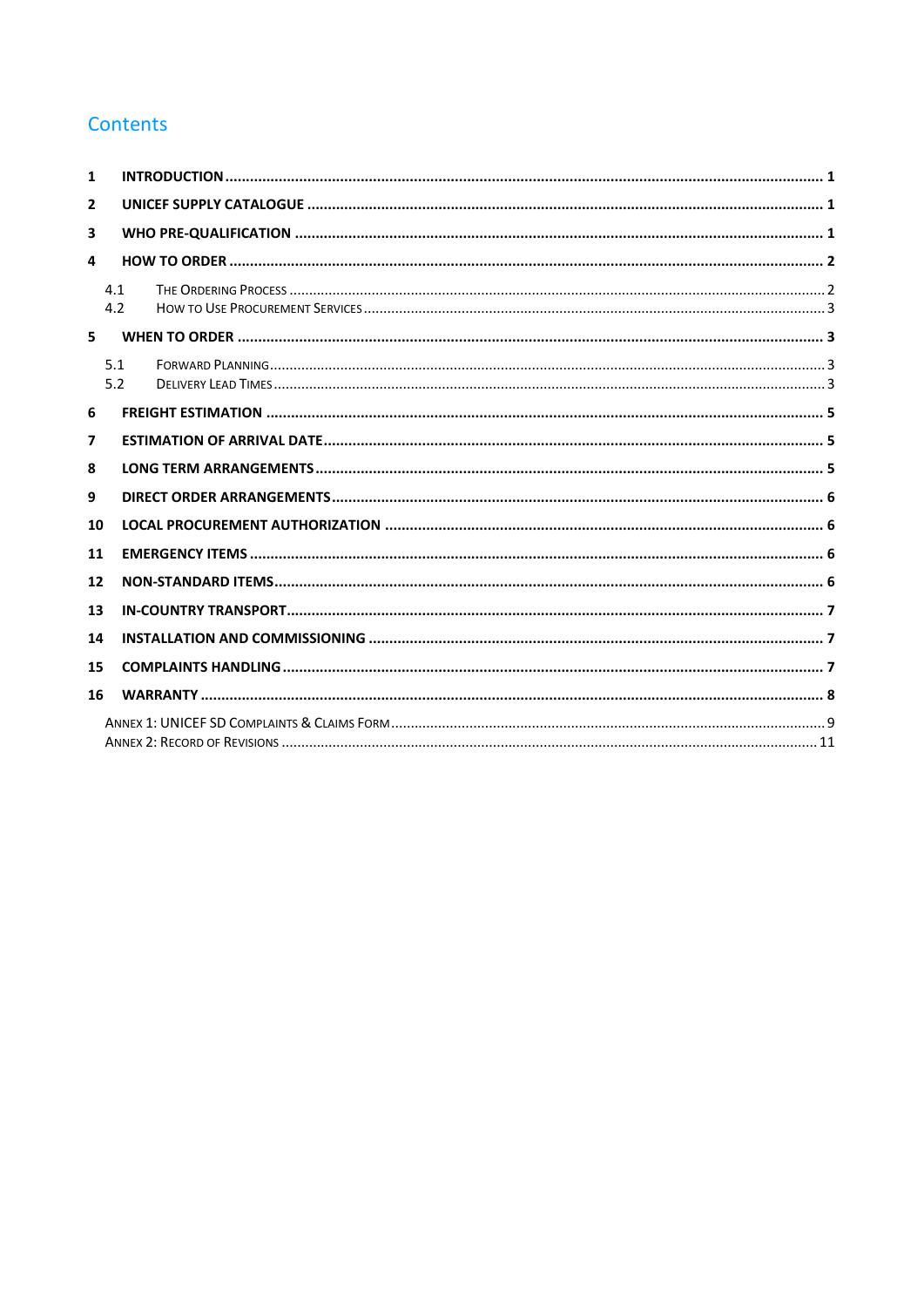#### Acronyms

| <b>CCSP</b> | Cold Chain Support Package                     |
|-------------|------------------------------------------------|
| CO          | <b>Country Offices</b>                         |
| DOA         | Direct Order Arrangement                       |
| EMP         | <b>Essential Medicines and Health Products</b> |
| LTA         | Long Term Arrangement                          |
| PQS         | Performance Quality and Safety                 |
| PQT         | <b>Prequalification Team</b>                   |
| PO          | Purchase Order                                 |
| PS          | <b>Procurement Services</b>                    |
| <b>PQT</b>  | <b>Pre-Qualification Team</b>                  |
| SD          | <b>Supply Division (UNICEF)</b>                |
| TAD         | <b>Target Arrival Date</b>                     |
| <b>WHO</b>  | World Health Organization                      |
| <b>WIC</b>  | Walk-In Cold Room                              |
| WIF         | Walk-In Freezer Room                           |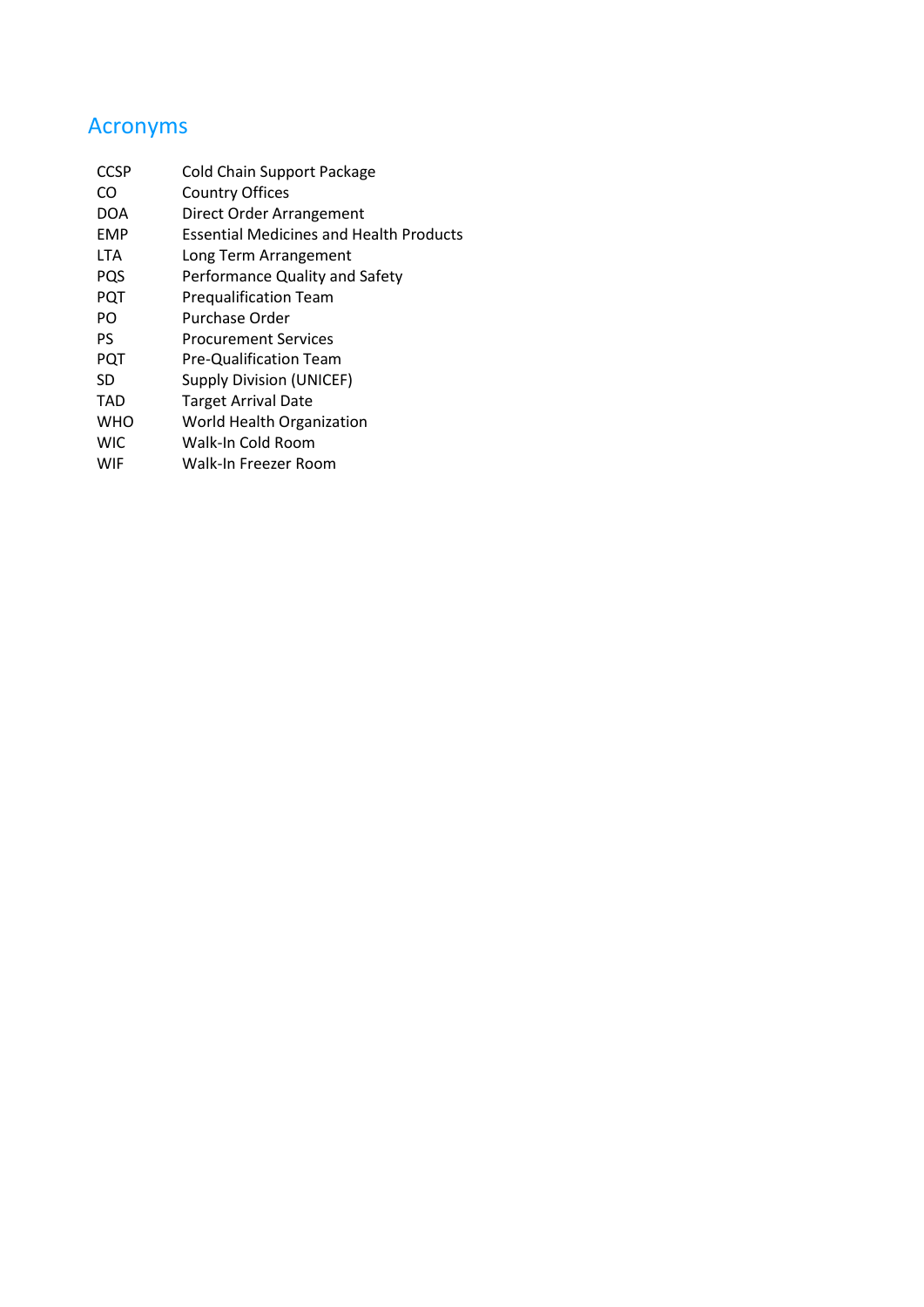#### <span id="page-4-0"></span>1 Introduction

Before implementing immunization programmes, a fully functional Cold Chain system for receiving, storing and delivering the vaccines must be ensured. General information about the role of Cold Chain in immunization programmes can be foun[d here](http://www.unicef.org/supply/index_68352.html)<sup>1</sup>. The UNICEF Supply Division (SD) provides commercial and technical guidance to Country Offices (COs) and Procurement Service (PS) partners on Cold Chain equipment to support efforts to:

- Ensure that safe and potent vaccines are delivered and administered to children and mothers;
- Reduce country cost for the procurement of vaccines for the EPI Programmes by minimizing vaccine wastage;



© UNICEF/DENM2013-00161/Thoby

UNICEF SD responds to emergencies by packing and airlifting health, medical and shelter equipment and supplies from its Copenhagen Warehouse. Cold Chain equipment is shipped directly from suppliers to countries.

- Minimize downtime of Cold Chain equipment by supplying sufficient spare parts;
- **EXECT** Sensitize countries on the necessity for Cold Chain equipment inventories at all levels; and
- Keep abreast with new technologies and innovations in cold chain equipment.

All UNICEF procurement of Cold Chain products is to be done through UNICEF Supply Division. Eligible partners can use the Procurement Services mechanism to procure Cold Chain equipment. For more details on this mechanism please refer to the **Procurement Services website**.

This Procurement Reference Guide provides guidance that applies to procurement of Cold Chain products and services in general. More details, both commercial and technical, can be found in th[e product-specific](https://www.unicef.org/supply/cold-chain-technical-support) [procurement](https://www.unicef.org/supply/cold-chain-technical-support) guidelines.

#### <span id="page-4-1"></span>2 UNICEF Supply Catalogue

The [UNICEF Supply Catalogue](https://supply.unicef.org/) includes a list of available Cold Chain products with corresponding material numbers. The Catalogue is designed to help countries identify the most appropriate supplies for their programmes, assist in procurement planning, delivery and monitoring, and help maximizing collaboration with UNICEF Supply Division.

#### <span id="page-4-2"></span>3 WHO Pre-qualification

UNICEF SD procures pre-qualified equipment that conforms to the WHO guidelines for programme countries. The WHO Department of Essential Medicines and Health Products (EMP), Prequalification Team (PQT) sets standards and prequalifies vaccines and related products, including a range of Cold Chain equipment. These standards are documented in the WHO PQS (Performance, Quality and Safety) manual, which is being updated on a continual basis. The [WHO PQS Catalogue](http://apps.who.int/immunization_standards/vaccine_quality/pqs_catalogue/) is accessible online.

<sup>&</sup>lt;sup>1</sup> UNICEF public website '[What is a cold chain?](https://www.unicef.org/supply/what-cold-chain#:~:text=A%20high%2Dquality%20cold%20chain,vaccines%20to%20every%20last%20child.&text=This%20is%20called%20a%20cold,until%20the%20moment%20of%20vaccination.)'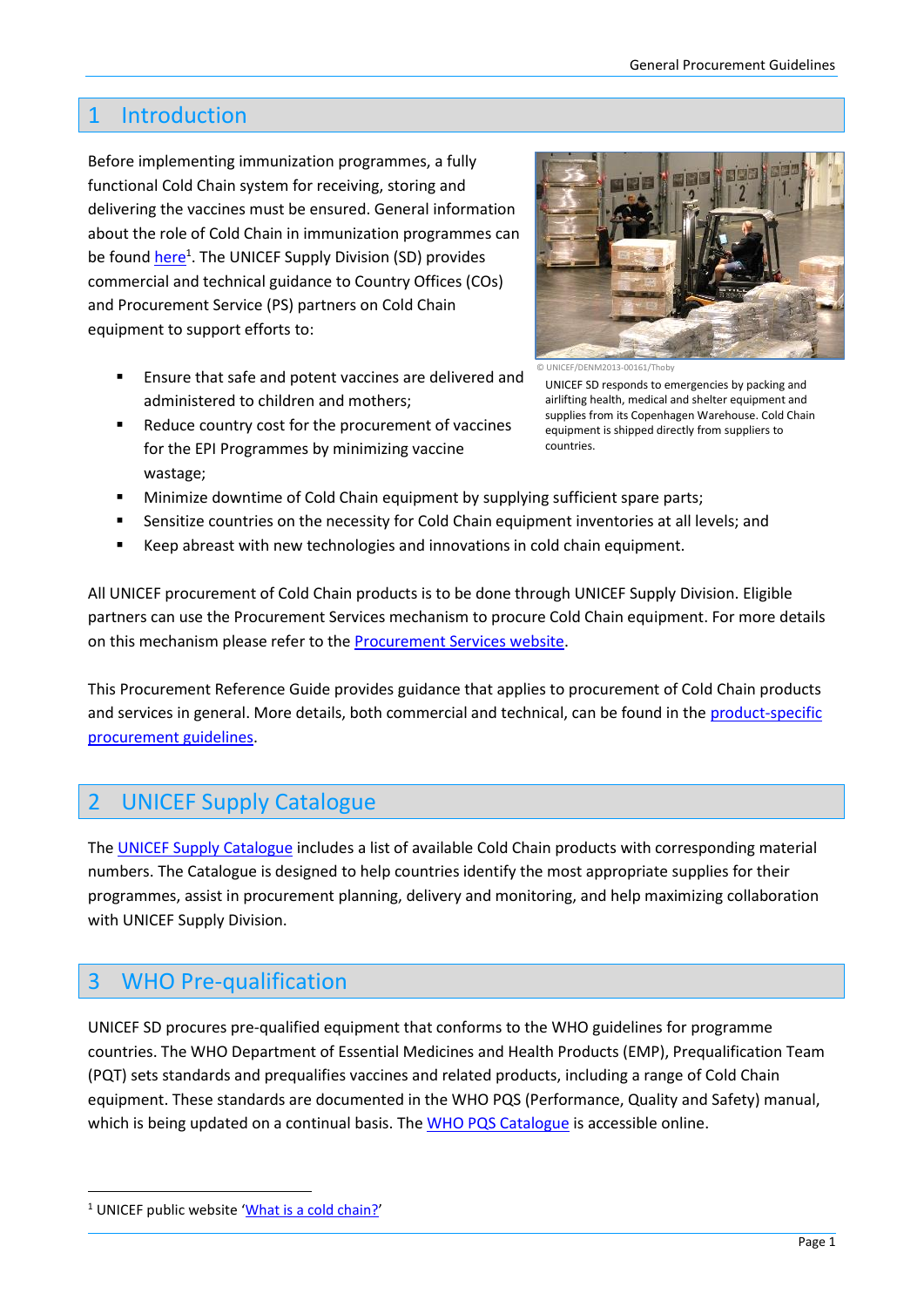Except for ultra-low temperature freezers, blood bank and laboratory refrigerators & freezers, all other commodities procured by SD's Cold Chain Unit (CCU) are under WHO/PQS listing. In cases where the equipment needs cannot be fulfilled by SD, Country Offices can opt for local procurement following the guidance provided under section 10 "Local Procurement Authorization".

#### <span id="page-5-0"></span>4 How to Order

#### <span id="page-5-1"></span>4.1 The Ordering Process

UNICEF SD should be consulted at an early stage with regards to setting a realistic timeframe for the order and determining the necessary budget. SD in conjunction with the CO/PS partner and the supplier will make the necessary considerations to start and complete all activities related to the procurement and delivery of goods and services, in a cost-effective manner and as per the time schedule.

One of the essential steps in the ordering process is the screening, where the country requests is reviewed by the Cold Chain technical and commercial teams to identify suitable products meeting the needs. This process is conducted by assessing available options in the market and offering them to the partner, along with comprehensive information about prices, delivery conditions and lead times.

The individual program setup and any other specific requirements (e.g. geographical location of the health facility, import authorizations and permits) are taken into consideration as part of this process. The timeline for screening is shorter (couple of days to a week) for standard not-complex products (e.g. refrigerators & freezers, cold boxes, vaccine carriers, 30-day loggers) but highly dependent on the country responsiveness. For non-standard and complex products (e.g. large cold rooms, remote temperature monitoring systems etc.) where more detailed information is required and product choices are thoroughly discussed with the CO and partner, the screening takes longer time.

Provided the product choice is confirmed by the country or PS partner, and all other information is available, SD will be in a position to either issue a tender for the specific procurement of equipment and/or services, or place an order by using the Long Term Arrangements (LTA's) in place.

In order to place an order with the supplier, the information available to UNICEF SD should include:

- a) Type of product requested (including plug type for on grid products)
- b) Material number(s)
- c) Quantity
- d) Expected arrival date
- e) Consignee details
- f) Customs clearance requirements (Import permits, authorizations, Green light, product certificates etc.

Order placement is enabled when the Sales Order (SO) is issued by the Country Office, or by SD in case of PS partners. SD issues the Purchase Order (PO), shares it with the supplier and the CO/PS partner simultaneously and ensures the direct communication between all parties for good coordination of specific project details. The order is closely monitored by SD from the moment it is issued until the delivery to the health facility is confirmed. If at any point the CO/PS partner become aware about an issue that might affect the delivery of the order, SD should be kept informed to inform the supplier and make the necessary arrangements in the PO. Similarly, if SD become aware about an issue that might affect timely delivery of the products, SD should communicate this to the CO/PS.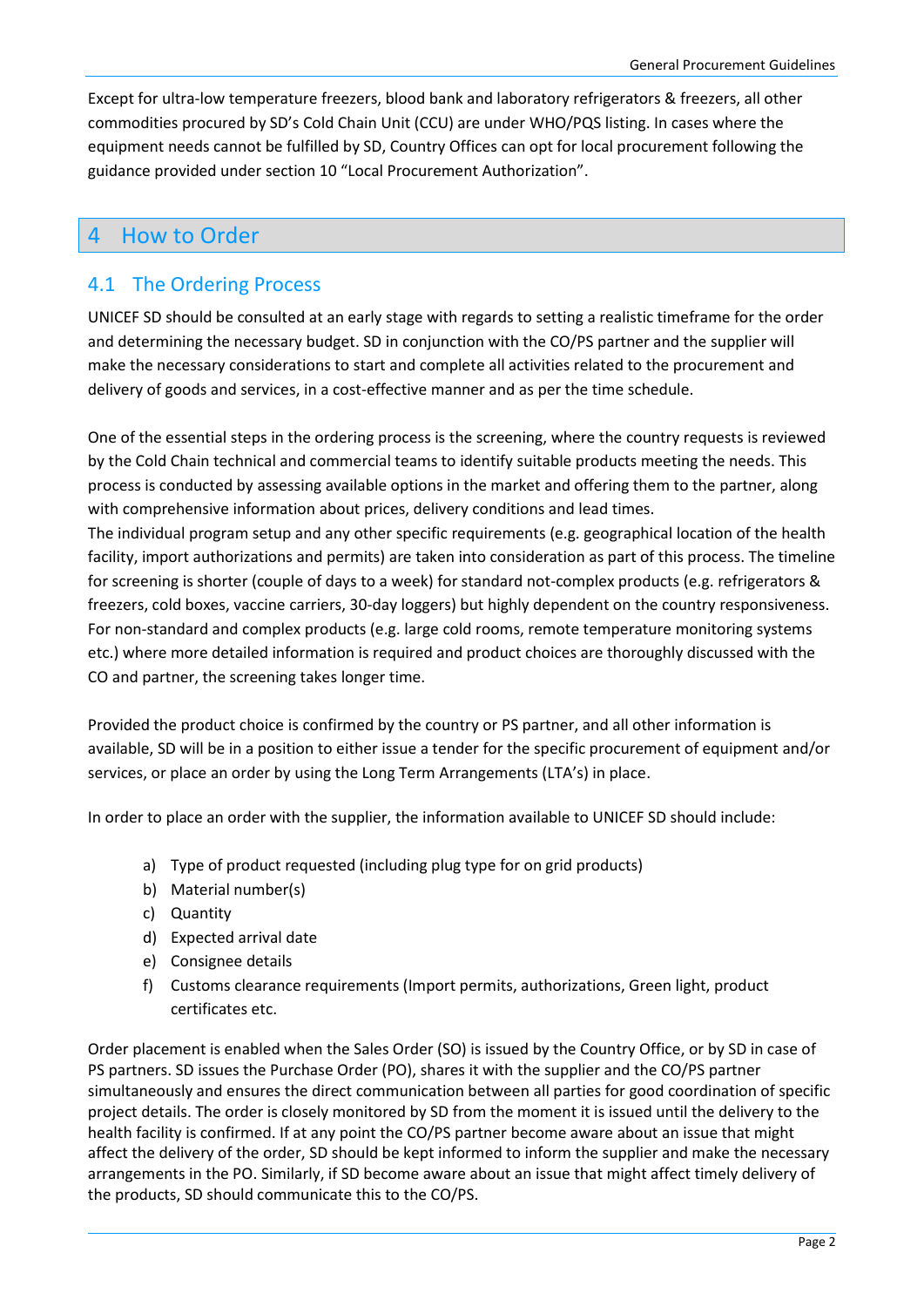#### <span id="page-6-0"></span>4.2 How to Use Procurement Services

Details on how to use UNICEF SD Procurement Services are clearly outlined on the public UNICEF Procurement Services website "[Procurement services resources and guidelines](https://www.unicef.org/supply/procurement-services-resources-and-guidelines)". Ordering products requires that six key operational steps are followed, related to purchasing supplies and/or services through UNICEF Procurement Services:

- a) Planning
- b) Cost Estimate
- c) Commitment
- d) Procurement & Delivery
- e) Accounts Settled
- f) Monitoring & Evaluation

Answers to specific questions can be found on the Frequently Asked Questions page of the UNICEF Procurement Services website. SD Cold Chain Unit provides technical support and guidance for the PS requests during the screening phase prior to issuance of the Cost Estimate, however partners are recommended to reach out to SD at earlier planning stages for special projects which would entail procurement of large quantities of CC equipment, special service requirements and/or customized design requirements.

#### <span id="page-6-1"></span>5 When to Order

#### <span id="page-6-2"></span>5.1 Forward Planning

Procurement of Cold Chain equipment should not be an ad-hoc undertaking, but rather the outcome of a proper planning process. Equipment is either purchased to expand Cold Chain capacity, or to replace obsolete equipment. Replacement planning involves the identification of obsolete equipment that has passed its useful lifetime, either for economic or technical reasons. For the budgeting purposes, it is important not only to consider the initial purchase cost of Cold Chain equipment, but also the installation costs, the running cost, cost of spare parts, consumables, maintenance, licensing etc.

Clear and forward planning is vital also due to the limited bulk availability for some of the Cold Chain products. Supplier lead times need to be factored in, as well as transport and product installation times, if applicable. For example, for Walk-In Cold Rooms (WICs) and Walk-In Freezer Rooms (WIFs) a substantial amount of time is required for manufacturing the equipment, the sea transportation and installation works.

#### <span id="page-6-3"></span>5.2 Delivery Lead Times

Delivery lead times consist of supplier lead time and transit time from the supplier to the country port of entry. Standard supplier lead times for Cold Chain products vary from product to product. The lead time is calculated from the supplier's receipt of the Purchase Order up to delivery of product to the port of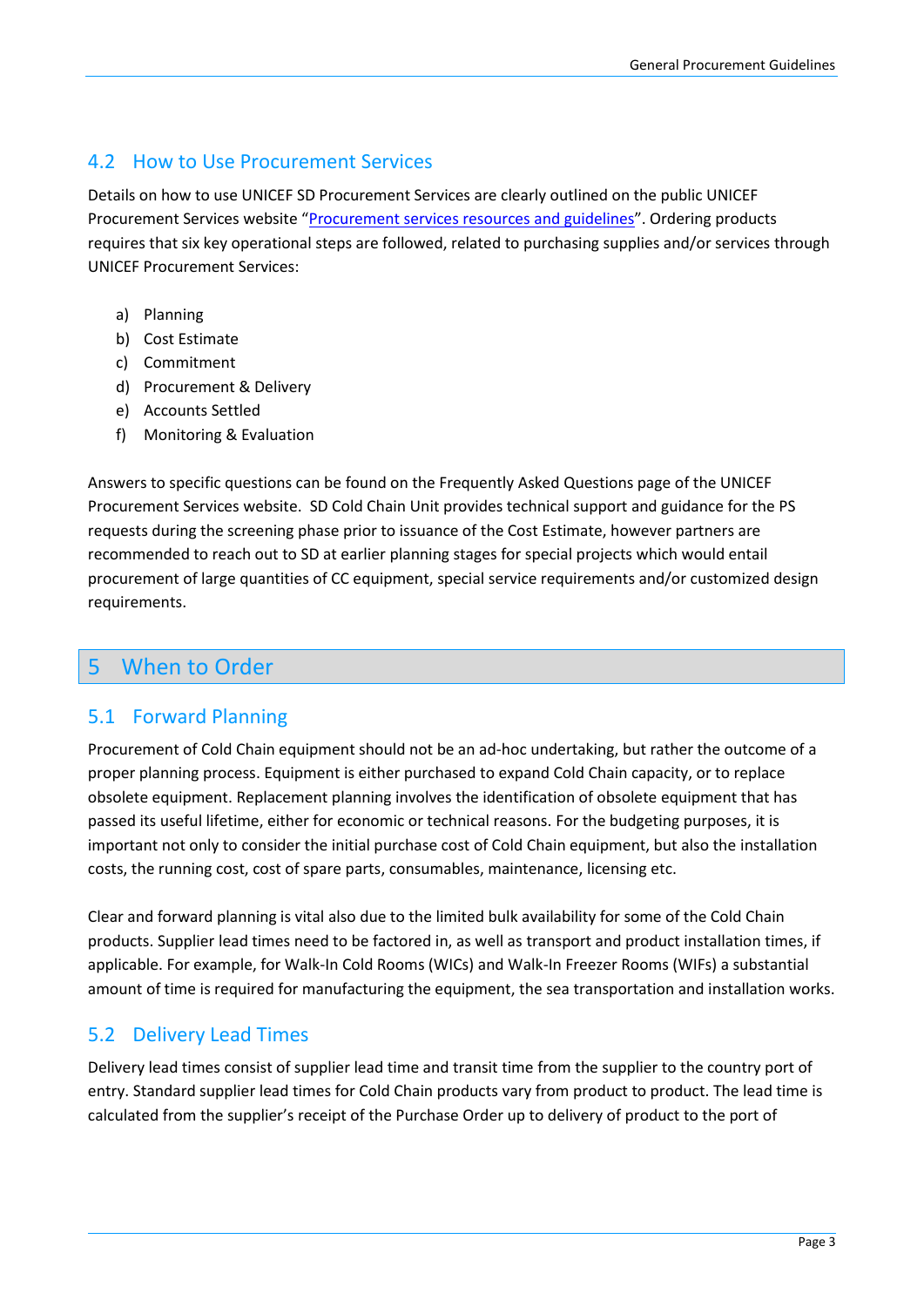departure (INCOTERMS FCA<sup>2</sup>). If the delivery time of the cold chain equipment is critical, it is advisable to contact the [UNICEF SD Cold Chain Unit](mailto:sd.coldchain@unicef.org) to obtain more specific information on estimated supplier lead times.

In addition to the supplier's lead time, sufficient time needs to be added to allow for the transit time by sea to the port of destination and in-country transportation and delivery. SD has Freight Estimation Tools<sup>3</sup> to assist in finding the estimated sea transit time and approximate shipping cost.



The total lead time from placement of the PO by UNICEF SD to the arrival of the goods at the final destination depends on multiple factors:

- Order process at country level (for Procurement Services this includes government approval procedures and transfer of funds to SD)
- Order process at UNICEF SD level
- Supplier lead time (manufacturing time, packing, palletization, pre-delivery inspection (if required), containerization, delivery of containers to port of departure)
- Transit from the port of departure (FCA) to the port of delivery (CIP)
- Clearance of goods
- In-country transport

The table below gives the estimated supplier lead times of Cold Chain products, from the time that the Purchase Order is placed by UNICEF SD to the delivery of the goods to the port of shipment (FCA date).

Table 1. Estimated Supplier Lead Times on Established LTAs

| Product                                         | <b>Estimated Supplier</b> |
|-------------------------------------------------|---------------------------|
|                                                 | <b>Lead Time</b>          |
| Walk in Cold Rooms and Freezer Rooms            | 4 to 12 weeks             |
| Freeze Free Vaccine carriers & Cold boxes       | 3 to 8 weeks              |
| Refrigerated vehicles                           | From 13 weeks             |
| Solar Direct Drive Refrigerators and Freezers   | 3 to 15 weeks             |
| Ice Lined Refrigerators (ILRs                   | 3 to 15 weeks             |
| Temperature Monitoring Devices (30-Day Loggers) | 1 to 4 weeks              |
| <b>Vaccine Carriers and Cold Boxes</b>          | 2 to 6 weeks              |
| <b>Voltage Regulators and Stabilisers</b>       | 6 to 12 weeks             |
| Remote temperature Monitoring Devices (RTMD)    | 4 to 12 weeks             |

<sup>&</sup>lt;sup>2</sup> Supply Division place orders on FCA basis: Free Carrier with named place of delivery; the seller delivers the goods to a named airport, terminal, or other place where the carrier operates; Costs for transportation and risk of loss transfer to the buyer after delivery to the carrier.

<sup>3</sup> Freight Estimate Tool is in UNICEF Intranet (requires login):

<https://unicef.sharepoint.com/sites/SD/SitePages/FreightEstimateCalculator.aspx>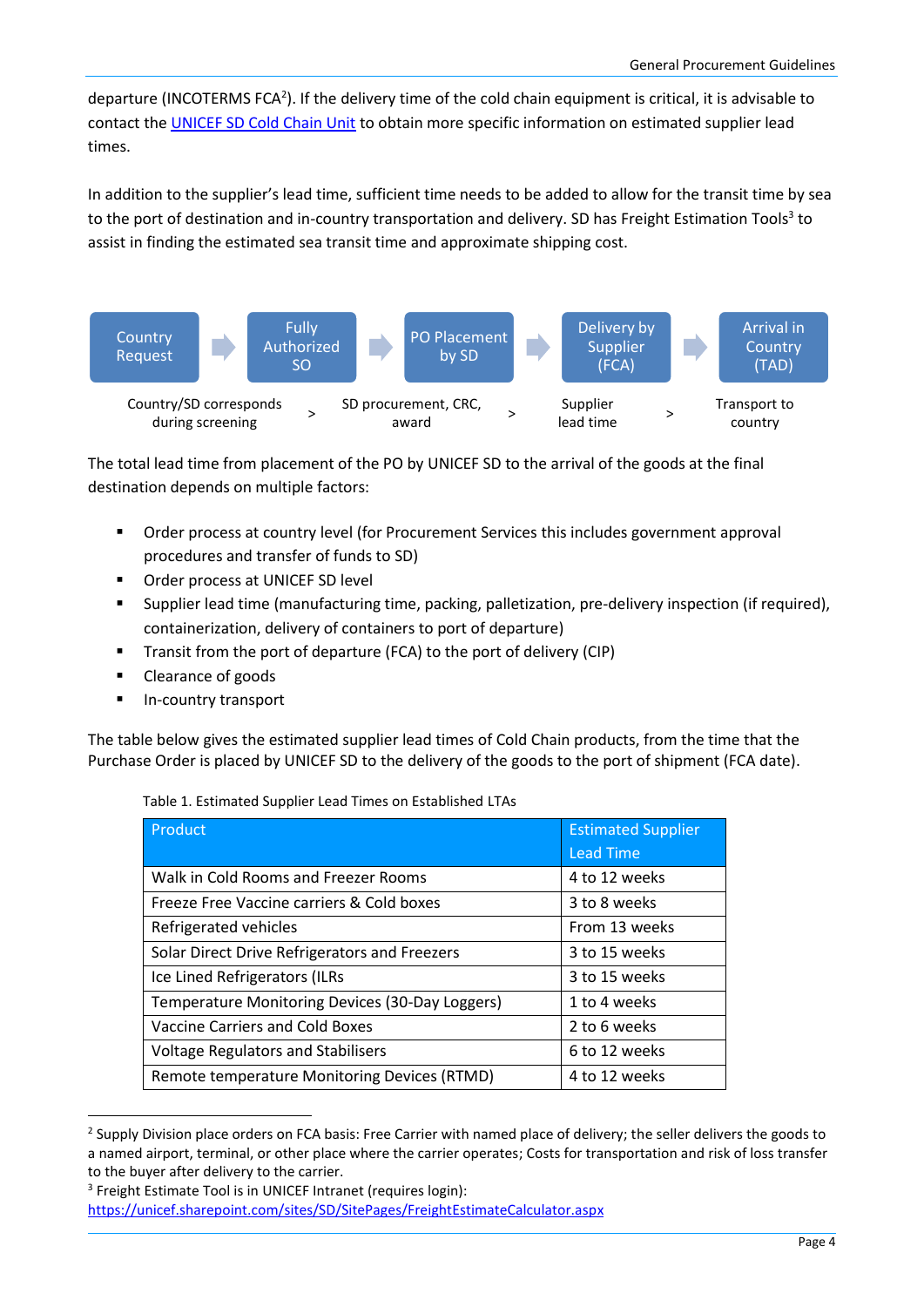When high quantities of products are required lead times may be longer. In such cases the option of staggered deliveries is recommended.

#### <span id="page-8-0"></span>6 Freight Estimation

Estimated weights and volumes for Cold Chain equipment are given in th[e UNICEF Supply Catalogue](https://supply.unicef.org/) (click on product item for detailed information).

The [Freight Estimate Tools](https://unicef.sharepoint.com/sites/SD/SitePages/FreightEstimateCalculator.aspx)<sup>4</sup> are useful for determining the most favourable mode of shipment in terms of time and cost. These tools will assist you in identifying the transit time and approximate shipping cost.

#### <span id="page-8-1"></span>**Estimation of Arrival Date**

UNICEF SD offers tools to assist COs to assess timelines for planning. To estimate the Target Arrival Date (TAD) from the time of supply requisition (SO) placement on, use the TAD estimation tool, which includes lead times for Cold Chain products. The TAD estimation tool is helpful to identify a realistic arrival at point of unloading prior to COs raising a Sales Order with SD.

For more specific item lead time estimation particularly for critical demand contact the Supply Division Cold [Chain Unit,](mailto:sd.coldchain@unicef.org) as actual availability from suppliers at a given point in time may differ from the general lead time in the tool.

Countries can monitor the progress of shipments using the respective freight forwarder's [Track & Trace](https://unicef.sharepoint.com/sites/SD/SitePages/TrackandTrace.aspx)<sup>5</sup> system.

#### <span id="page-8-2"></span>8 Long Term Arrangements

UNICEF SD establishes Long Term Arrangements (LTAs) with product suppliers, with terms and conditions, usually for a period of 24 months, on a non-exclusive basis for the repeated purchase of specified products and services. LTAs are agreed upon, in order for UNICEF to have a degree of certainty that products will be available, and prices maintained, especially in the event of emergencies when large quantities are involved. The LTA does not bind UNICEF to purchase any minimum quantity of these items. LTAs are result of a transparent and competitive global bidding process. Prices offered by bidders remain fixed for 12 months from the start of the LTA. For the second year a percentage increase may be applied.

For the procurement of refrigerated vehicles (30cbm), UNICEF SD can place orders by piggy backing on an LTA from another UN agency. For more information please contact directly the **Supply Division Cold Chain** [Unit.](mailto:SD.ColdChain@unicef.org)

<sup>4</sup> Freight Estimate Tool is in UNICEF Intranet (requires login):

<https://unicef.sharepoint.com/sites/SD/SitePages/FreightEstimateCalculator.aspx> <sup>5</sup> Track & Trace is in UNICEF Intranet (requires login)

[<sup>\(</sup>https://unicef.sharepoint.com/sites/SD/SitePages/TrackandTrace.aspx](https://unicef.sharepoint.com/sites/SD/SitePages/TrackandTrace.aspx) )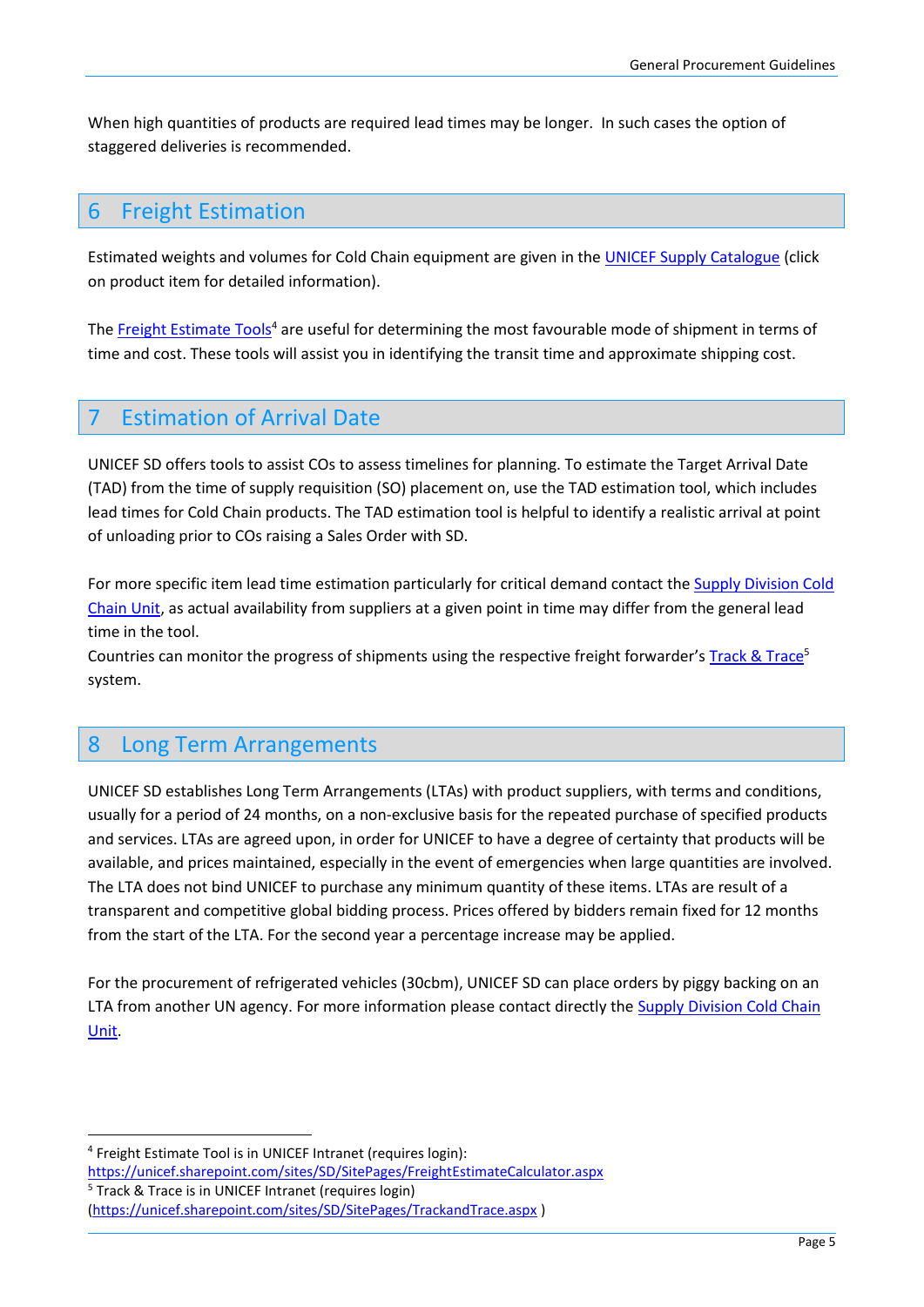#### <span id="page-9-0"></span>9 Direct Order Arrangements

Several Cold Chain items can be procured directly from the suppliers through Direct Order Arrangements (DOAs), including:

- Cold Boxes, Vaccine Carriers and Ice Packs
- 30-Day loggers, User programmable loggers and Freezer Indicators
- Voltage Regulators 1kVA

Products available on LTA, but not on DOA, include:

- ILRs and Solar Refrigerators and Freezers
- Walk-In Cold Rooms and Freezer Rooms
- Voltage Regulators 5-10kVA
- Remote Temperature Monitoring Devices
- Freeze Free Cold Boxes and Vaccine carriers
- **Refrigerated trucks**

Click [here](https://unicef.sharepoint.com/sites/SD/SitePages/ColdChainEquipment.aspx)<sup>6</sup> for Direct Order Price Lists.

#### <span id="page-9-1"></span>10 Local Procurement Authorization

Local Procurement Authorization may be granted in exceptional bases for Cold Chain Equipment not procured by SD. This can relate to products which are not under Cold Chain Unit LTA's but in WHO/PQS listing, or equipment not having the WHO prequalification.

Countries can opt for local procurement of cold chain equipment once the products have been assessed and cleared by CCU technical and commercial teams. For further guidance please refer to [Supply Manual:](https://unicef-9850ba148f9a52.sharepoint.com/teams/DEN/SupplyManualApp/Pages/Default.aspx)  [the Supply Manual, Chapter 6, Section 2\)](https://unicef-9850ba148f9a52.sharepoint.com/teams/DEN/SupplyManualApp/Pages/Default.aspx).<sup>7</sup>

#### <span id="page-9-2"></span>11 Emergency Items

In case of an emergency when Cold Chain products are required, please contact the [Supply Division Cold](mailto:SD.ColdChain@unicef.org)  [Chain Unit.](mailto:SD.ColdChain@unicef.org) The Cold Chain LTAs include emergency stocks with suppliers for certain products that are available for immediate shipment.

#### <span id="page-9-3"></span>12 Non-Standard Items

For non-standard items, UN item codes applicable for Cold Chain should be used. Refer to th[e Material](https://unicef.sharepoint.com/sites/SD/SitePages/SL.aspx)  [Master Search Tool](https://unicef.sharepoint.com/sites/SD/SitePages/SL.aspx)<sup>8</sup> for reviewing available material numbers & material group details for Cold Chain (Refer to Purchasing Group 113 for displaying available materials being managed by UNICEF SD Cold Chain Unit).

<sup>7</sup> Supply Manual is in the UNICEF SharePoint (requires login): [https://unicef-](https://unicef-9850ba148f9a52.sharepoint.com/teams/DEN/SupplyManualApp/Pages/Default.aspx)[9850ba148f9a52.sharepoint.com/teams/DEN/SupplyManualApp/Pages/Default.aspx](https://unicef-9850ba148f9a52.sharepoint.com/teams/DEN/SupplyManualApp/Pages/Default.aspx)

<sup>6</sup> Direct Order LTAs - Cold Chain is in the UNICEF Intranet (requires login): <https://unicef.sharepoint.com/sites/SD/SitePages/ColdChainEquipment.aspx>

<sup>8</sup> Material Master Search Tool is in the UNICEF Intranet (requires login): <https://unicef.sharepoint.com/sites/SD/SitePages/SL.aspx>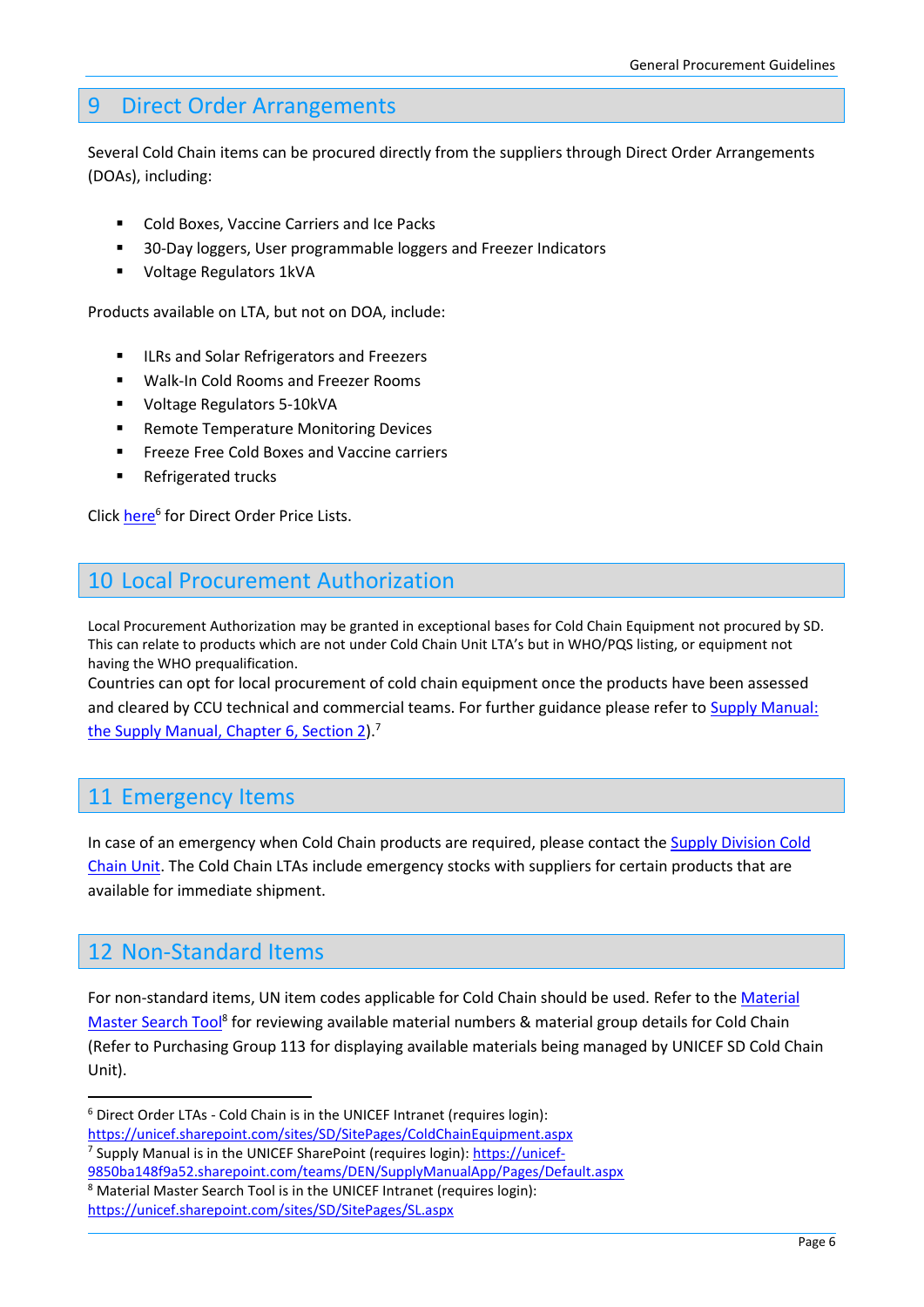#### <span id="page-10-0"></span>13 In-Country Transport

In many instances the procured products need to be transported within the country. In-country transport should be taken into consideration during the budgeting and ordering stages. The necessary local resources for transportation, manpower and time should be included in the planning process.

#### <span id="page-10-1"></span>14 Installation and Commissioning

For certain equipment, planned installation procedures need to be in place, including a number of functionality tests to be performed on new equipment. The type of tests will depend on the nature and complexity of the equipment. This is to ensure that the equipment functions correctly and that the local users and technicians are familiar with the operation and routine maintenance of the equipment. For more details on installation and commissioning procedures, refer to the [specific guidelines](https://www.unicef.org/supply/cold-chain-technical-support) for each product [category.](https://www.unicef.org/supply/cold-chain-technical-support)

#### <span id="page-10-2"></span>15 Complaints Handling

Any potential complaint related to the equipment supplied should be addressed to UNICEF SD, thereby enabling UNICEF to handle it as an official complaint.

Handling of complaints is documented in the UNICEF SD Divisional Procedure [DP 047](https://unicef.sharepoint.com/teams/SD-eQMS/DL1/Forms/Division%20Procedures.aspx?web=1&viewid=9a53c049%2D5e86%2D408e%2Dbe49%2D0e7a4baea7a5)<sup>9</sup>. A complaint is an expression of dissatisfaction made to SD, related to its operations, services, activities, products, or processes including the complaints handling process itself, where a response or resolution is explicitly or implicitly expected (Refer to ISO 10002:2004).

The complaint procedure seeks to systematize and ensure the proper receipt, recording, review, closing, follow up, reporting and analysis of all complaints received in Supply Division (SD) while keeping the complainant informed. Its aim is to continually improve the processes within SD and to enhance customer satisfaction.

In practice, complaints related to Cold Chain equipment supplied are addressed to UNICEF SD, thereby enabling UNICEF to handle it as an official complaint. In order to facilitate fast complaint handling, it is important the complaint contains the following information:

- a) Product concerned
- b) Purchase number
- c) Batch number if applicable
- d) Nature of complaint (as detailed and describing as possible)
- e) Photos if available

Please review Annex 1 (UNICEF SD Complaints & Claims Form).

<sup>9</sup> DP047 is in the UNICEF SharePoint site (requires login): [https://unicef.sharepoint.com/teams/SD-](https://unicef.sharepoint.com/teams/SD-eQMS/DL1/Forms/Division%20Procedures.aspx?web=1&viewid=9a53c049%2D5e86%2D408e%2Dbe49%2D0e7a4baea7a5)

[eQMS/DL1/Forms/Division%20Procedures.aspx?web=1&viewid=9a53c049%2D5e86%2D408e%2Dbe49%2D0e7a4bae](https://unicef.sharepoint.com/teams/SD-eQMS/DL1/Forms/Division%20Procedures.aspx?web=1&viewid=9a53c049%2D5e86%2D408e%2Dbe49%2D0e7a4baea7a5) [a7a5](https://unicef.sharepoint.com/teams/SD-eQMS/DL1/Forms/Division%20Procedures.aspx?web=1&viewid=9a53c049%2D5e86%2D408e%2Dbe49%2D0e7a4baea7a5)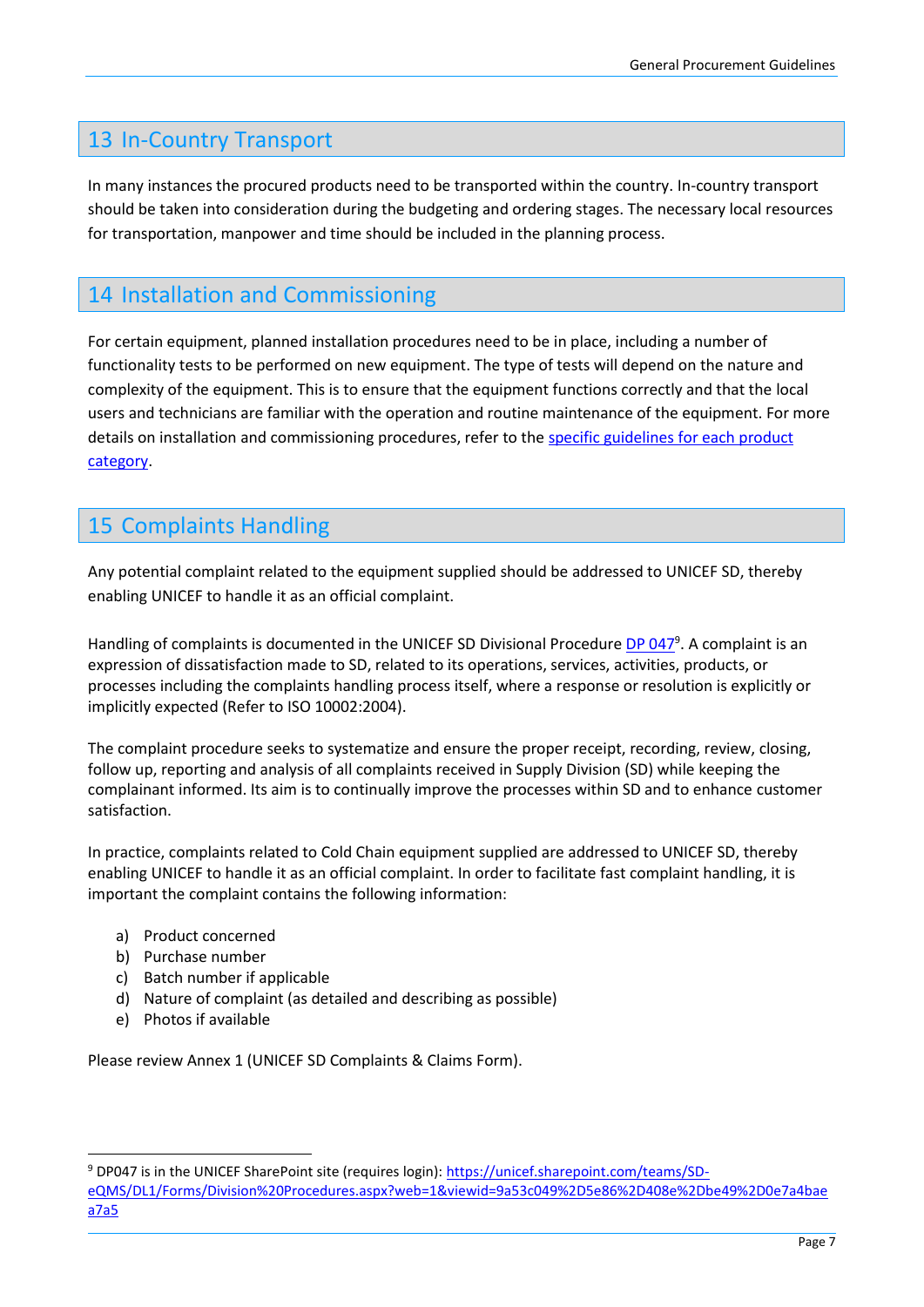#### <span id="page-11-0"></span>16 Warranty

LTA agreements between UNICEF SD and suppliers stipulate the warranty conditions for Cold Chain products. Typically, the warranty period for Cold Chain products is two years, during which the supplier must repair goods whenever defects related to faulty equipment appear after delivery.

The supplier warrants to UNICEF, among others, that:

- The Goods shall be new, and factory packed and shall conform to the LTA requirements and specifications;
- The Goods are free from defects in workmanship and materials;
- The Goods are contained or packaged in a manner adequate to protect them; and
- It has the personnel, experience, qualifications, facilities, financial resources and all other skills and resources to perform its obligations under the LTA.

The Warranty Period commences after UNICEF's acceptance of a delivery made by the supplier or its authorized representative(s), and shall terminate 24 months after delivery has been made, or within such longer period of time as may be prescribed by law or by the terms of any applicable warranty required by the LTA.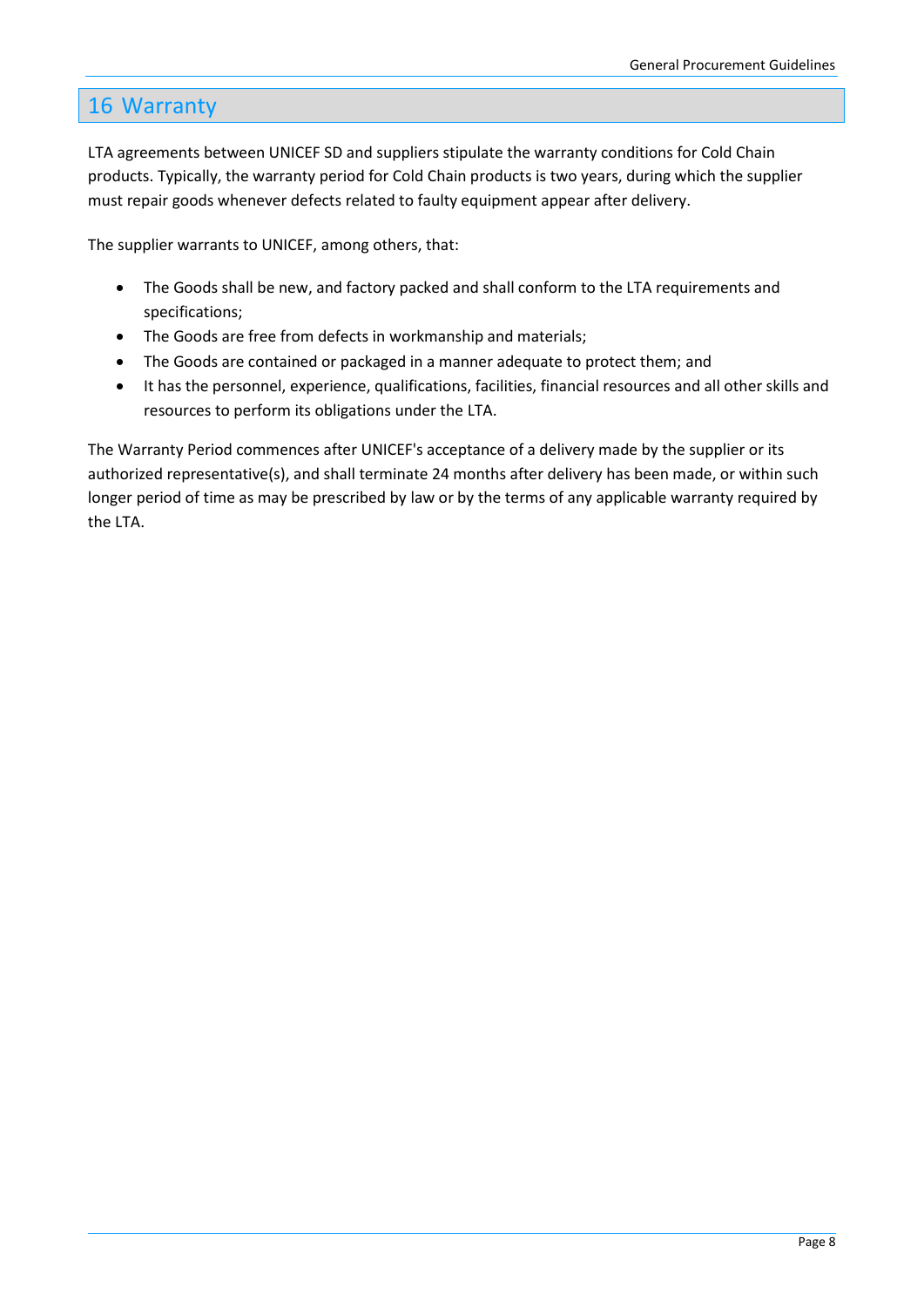unicef<sup>®</sup>

#### <span id="page-12-0"></span>Annex 1: UNICEF SD Complaints & Claims Form

#### **UNICEF SD Complaints and Claims form**

| Submitter Name:<br>Contact Person: |  |
|------------------------------------|--|
|                                    |  |
| Tel. No:                           |  |
| Email:                             |  |
| Country:<br>Date of Case:          |  |
|                                    |  |
| UNICEF PO no.                      |  |

Description of the problem (IF potential insurance claim please ensure carrier/forwarder is put on notice): Voltage regulator is not working.

Is this a reoccurring problem? Yes  $\Box$  $No<sub>1</sub>$ If yes, please describe:

#### Product & Delivery Information:

| Product Information, as applicable: | Delivery Information, as applicable: |  |
|-------------------------------------|--------------------------------------|--|
| Product Name                        | Date Received                        |  |
| Pack Size                           | <b>Quantity Received</b>             |  |
| Batch Number                        | AWB/ Bill of Lading                  |  |
| Expiry Date                         | Name of Carrier                      |  |
| Serial Number                       | Container number                     |  |
| Supplier                            | Seal number                          |  |
| Manufacturer                        | Type of transaction (PS, PGM, WH)    |  |
|                                     | Loading and discharging port         |  |

Type of claim/complaint (please mark with x):

| Shortage $\Box$ Damage $\Box$ Missing $\Box$ Delay $\Box$ |  |  | Product quality $\Box$ Packaging $\Box$ |
|-----------------------------------------------------------|--|--|-----------------------------------------|
| Documentation issues $\square$ Process $\square$          |  |  |                                         |

#### In case of damage or product/packaging quality issues please specify:

| Quantity of damaged items:                                |      | Supply Value:         |  |
|-----------------------------------------------------------|------|-----------------------|--|
| External damage to                                        | Yes□ |                       |  |
| packaging                                                 | No □ | Freight Value:        |  |
| Internal damage to                                        | Yes□ |                       |  |
| goods                                                     | No □ | Repair, Repack costs: |  |
| Are the damaged supplies reparable and or<br>salvageable? |      |                       |  |

In case of shortage, missing supplies or documentation issues:

| Claim quantity:        |              | Supply value:  |  |
|------------------------|--------------|----------------|--|
| If items were missing  | Yes□         | Freight value: |  |
| was the seal /         | No $\square$ |                |  |
| packaging intact?      |              |                |  |
| Was there any signs of | Yes□         |                |  |
| tampering?             | No □         |                |  |

Annex 01 DP 047 Rev 05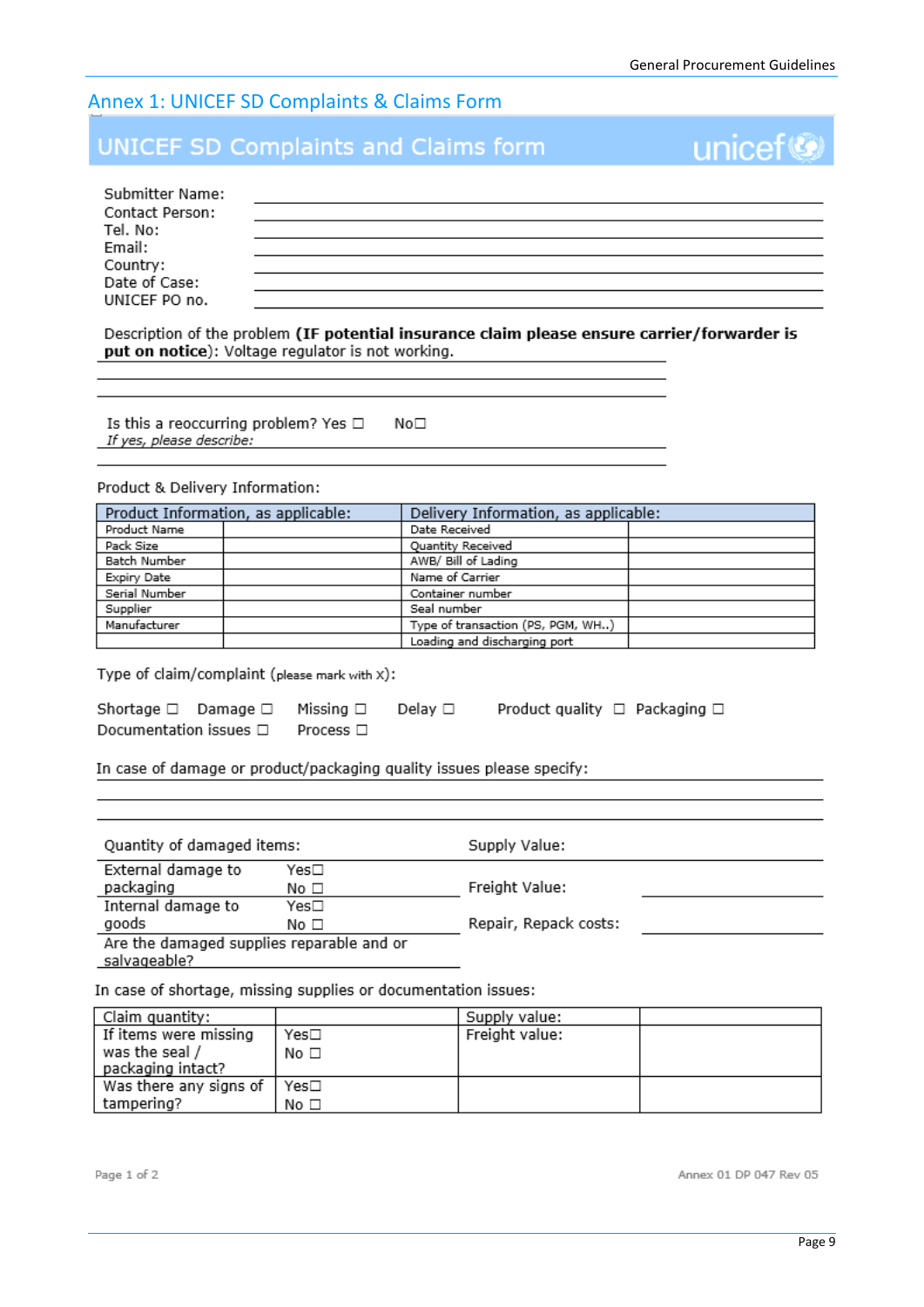unicef<sup>®</sup>

#### Annex 1: UNICEF SD Complaints & Claims Form

#### **UNICEF SD Complaints and Claims form**



| Other comments: |  |
|-----------------|--|
|                 |  |
|                 |  |
|                 |  |
|                 |  |
|                 |  |
|                 |  |
|                 |  |

PSB process: confirm that for all cases of shortage/loss/damage the records in Vision has been adjusted and the items are moved to the PSB bin (099) in Vision.

Yes □ No □ if "No" please explain\_

Annex 01 DP 047 Rev 05